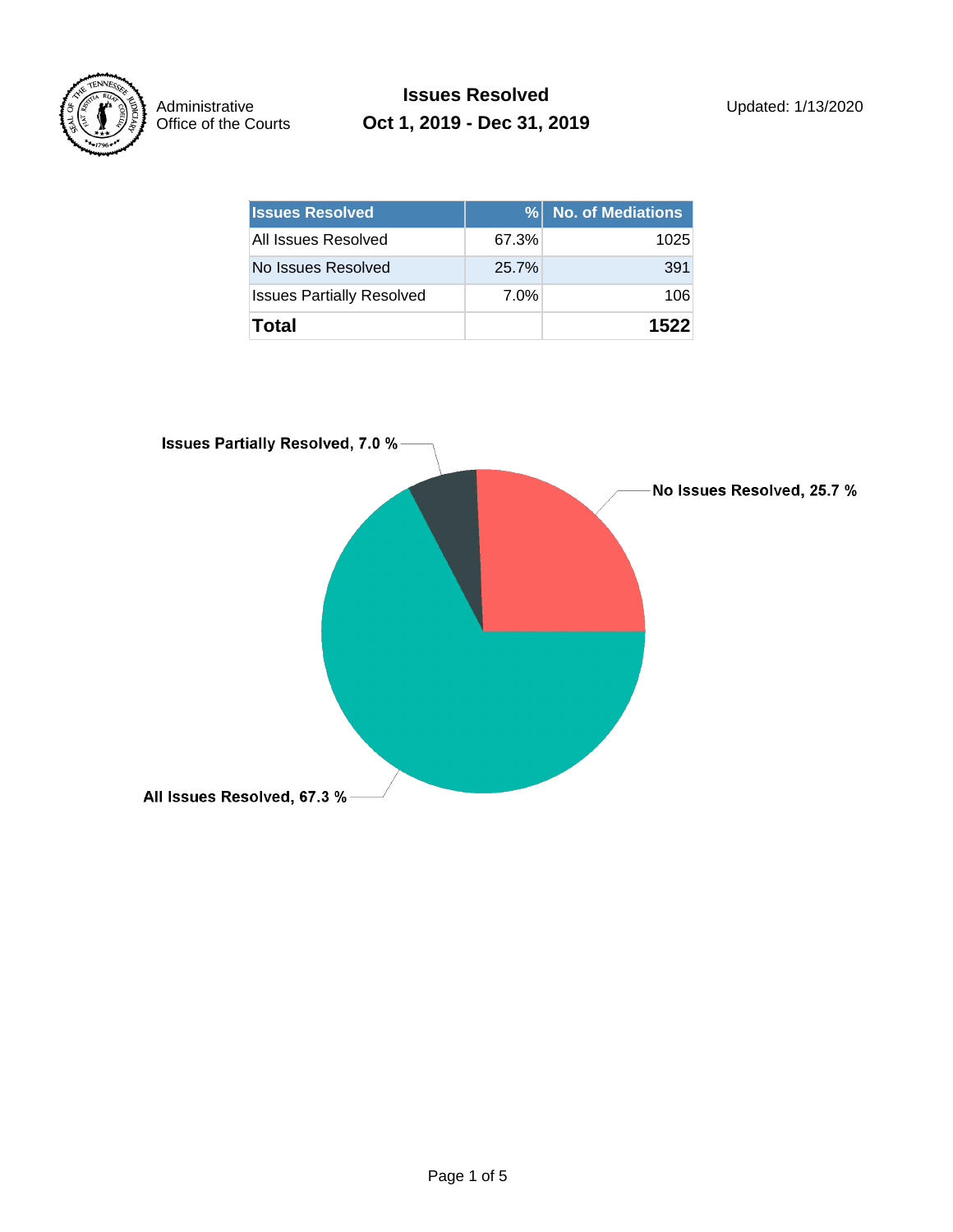

### **Court Type** Updated: 1/13/2020 **Oct 1, 2019 - Dec 31, 2019**

| <b>Court Type</b>             | %       | <b>No. of Mediations</b> |
|-------------------------------|---------|--------------------------|
| <b>Circuit Court</b>          | 52.9%   | 805                      |
| <b>Chancery Court</b>         | 26.1%   | 397                      |
| Juvenile Court                | 10.2%   | 155                      |
| <b>General Sessions Court</b> | 6.2%    | 95                       |
| Federal Court                 | 4.1%    | 62                       |
| <b>Probate Court</b>          | 0.3%    | 4                        |
| Out of State Court            | $0.1\%$ | $\overline{2}$           |
| <b>Appellate Court</b>        | 0.1%    | 2                        |
| Total                         |         | 152                      |

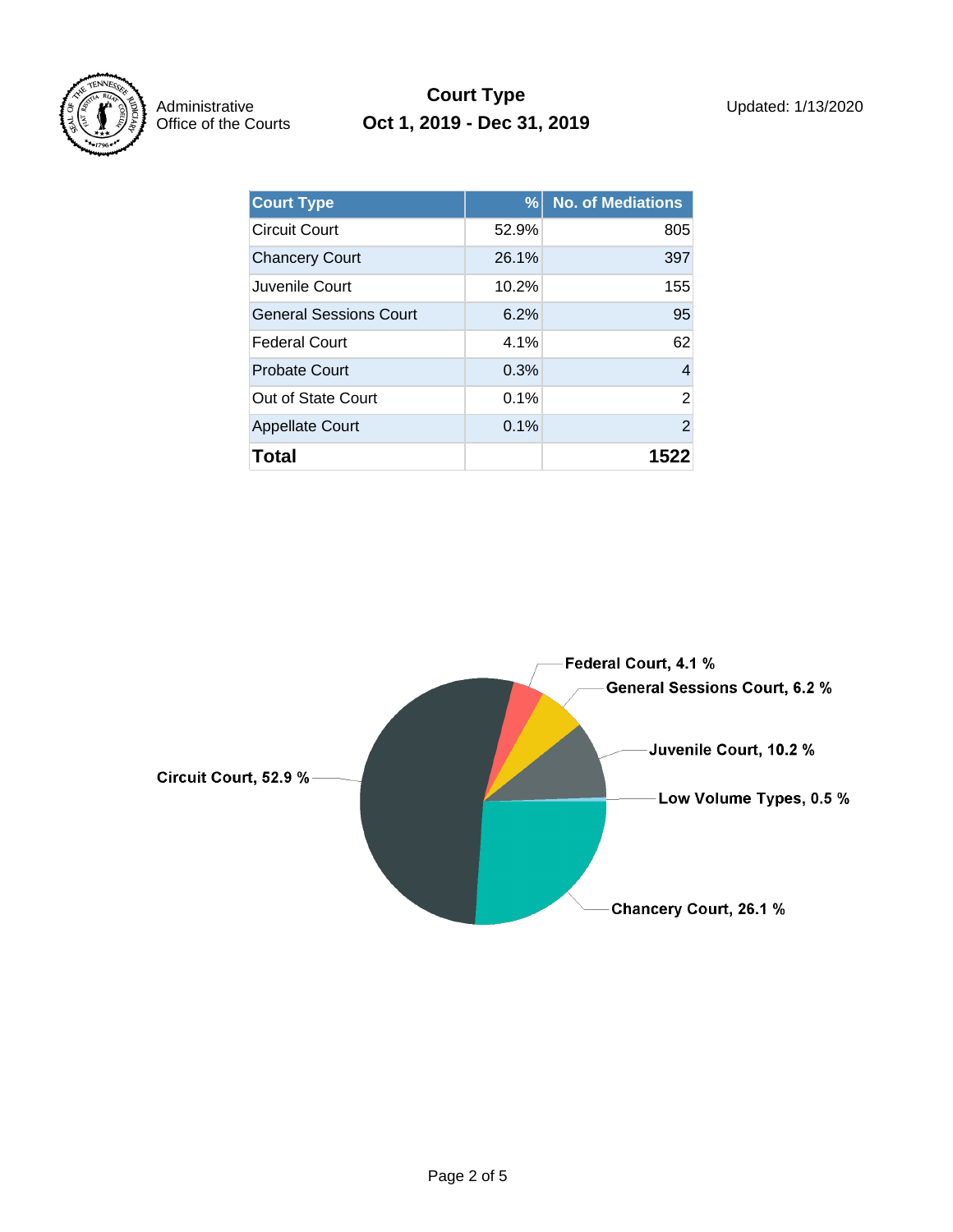

## **Fee Type** Updated: 1/13/2020 **Oct 1, 2019 - Dec 31, 2019**

| <b>Fee Type</b>        | %     | <b>No. of Mediations</b> |
|------------------------|-------|--------------------------|
| Standard               | 88.9% | 1353                     |
| Pro Bono               | 5.6%  | 85                       |
| Reduced Fee            | 3.7%  | 57                       |
| Supreme Court Rule 38  | 1.2%  | 19                       |
| Court-ordered Pro Bono | 0.5%  | 8                        |
| Total                  |       | 1522                     |

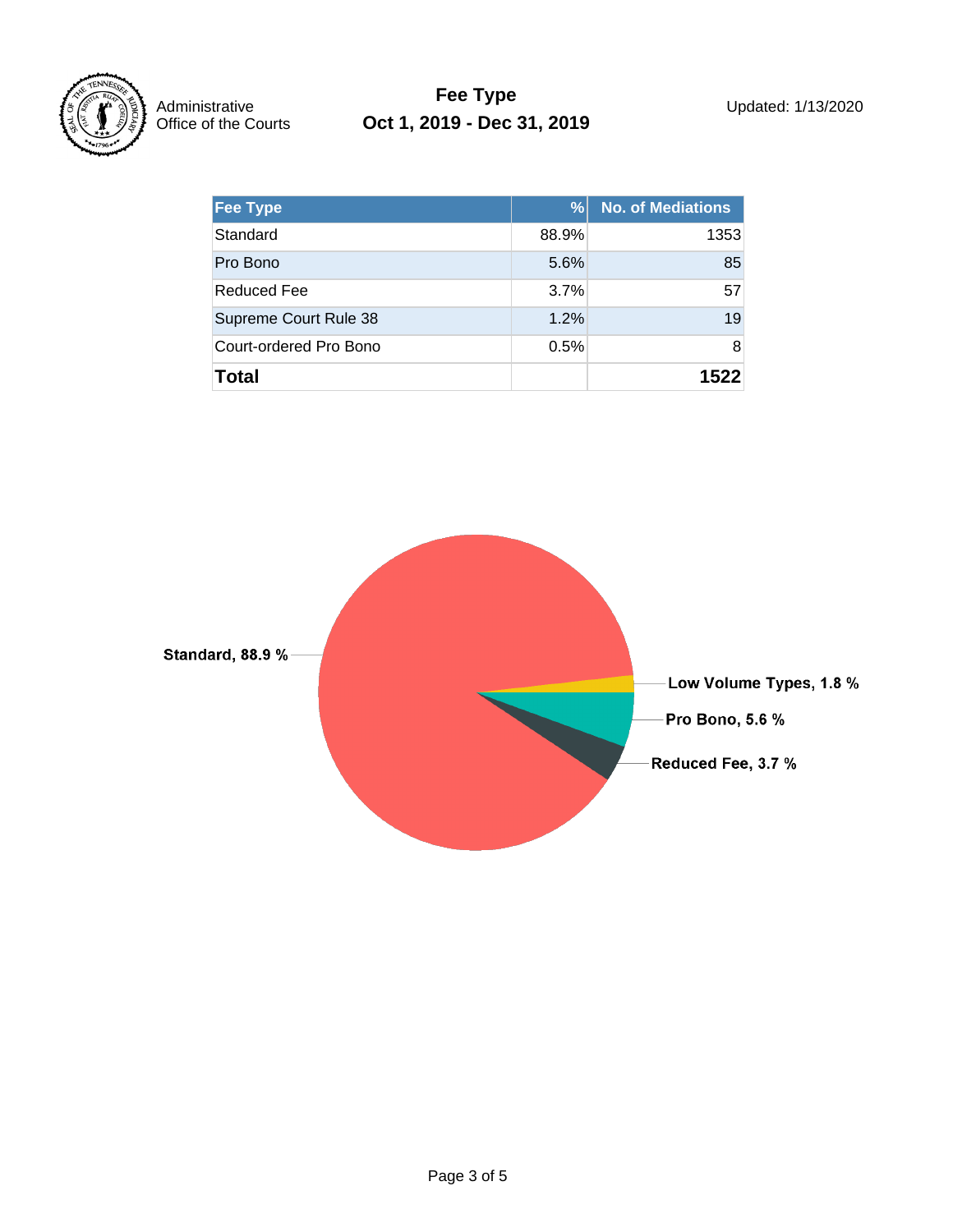

# **Dispute Type** Updated: 1/13/2020 **Oct 1, 2019 - Dec 31, 2019**

| <b>Dispute Type</b>                                | $\frac{9}{6}$ | <b>No. of Mediations</b> |
|----------------------------------------------------|---------------|--------------------------|
| Personal Injury                                    | 30.3%         | 461                      |
| Domestic Relations - Divorce with Children         | 17.7%         | 269                      |
| Domestic Relations - Child Custody/Visitation Only | 13.5%         | 205                      |
| Domestic Relations - Divorce without Children      | 9.1%          | 138                      |
| Other                                              | 8.7%          | 132                      |
| Domestic Relations - Post Divorce Issue            | 6.6%          | 100                      |
| Contract/Debt/Specific Performance                 | 3.4%          | 51                       |
| Landlord/Tenant                                    | 3.0%          | 46                       |
| <b>Medical Malpractice</b>                         | 3.0%          | 45                       |
| Damages/Torts Other Than Personal Injury           | 1.4%          | 21                       |
| <b>Real Property</b>                               | 1.0%          | 15                       |
| Probate/Trust                                      | 0.7%          | 10                       |
| <b>Wrongful Death</b>                              | 0.7%          | 10                       |
| Legitimation/Paternity                             | 0.5%          | $\overline{7}$           |
| <b>Workers Compensation</b>                        | 0.3%          | 4                        |
| <b>Product Liability</b>                           | 0.2%          | 3                        |
| Adoption/Surrender                                 | 0.1%          | $\overline{2}$           |
| Domestic Relations - Child Support Only            | 0.1%          |                          |
| Juvenile Appeal                                    | 0.1%          |                          |
| Conservatorship/Guardianship                       | 0.1%          | $\mathbf 1$              |
| <b>Total</b>                                       |               | 1522                     |